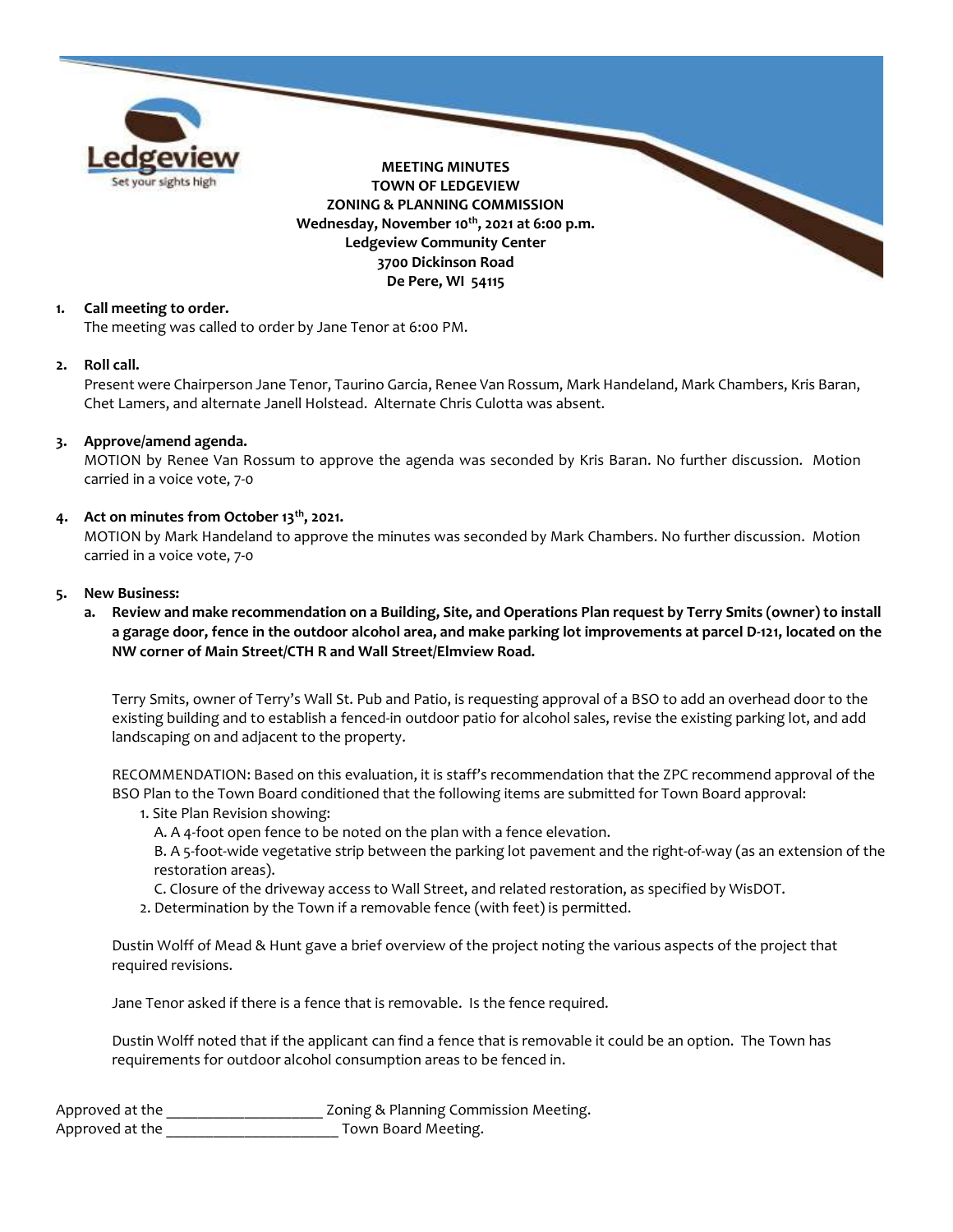MOTION by Renee Van Rossum to approve subject to the staff recommendations. The motion was seconded by Mark Chambers. No further discussion. Motion carried in a voice vote, 7-0.

## b. Review and make recommendation on a request by Garritt Bader (owner) for a Building, Site, and Operations Plan Application on parcel D-1601 through D-1622 located at 2200 Dickinson Road for a new office building.

In April 2021, ZPC approved this petitioner's mixed-use development application for units 18 to 20 of OSS. Due to construction costs, the petitioner has had to abandon that previous site plan and is now applying for a single unit commercial development. The OSS Condominium Plat shall be updated as a condition of this BSO approval.

RECOMMENDATION: The proposal meets the intent of the Design Guidelines for OSS in terms of design and use and most of Article XX of the Town Code on NCD. Therefore, staff is recommending approval of the proposed development with the following conditions.

1. Site plan revision showing the A/C unit located on the top of the building screened by a roof parapet.

2. Site plan revision providing sidewalk width dimensions and all other applicable dimensions.

3. Revised landscape plan showing foundation plantings and identifying the specific plant and tree types and dimensions.

4. Updated lighting details and photometric plan showing 0.5 footcandles maximum at the north property line.

5. Signage to be submitted separately for permit approval by staff.

6. The first lift of asphalt and curb and gutter for the common element parking areas adjacent to this unit extending west to the existing north/south parking lot to be installed by the OSS Condominium Association prior to the issuance of this development's Certificate of Occupancy.

7. Brown County approval of an updated Condominium Plat and Declarations.

Dustin Wolff of Mead & Hunt gave a brief overview of the project noting that the Town is no longer reviewing condo plats and therefore some of the aspects of this project will need to be changed through the condo plat and declaration. There are requirements to pave the parking lot, locate the mechanicals on the roof, adjust the lighting levels, and make minor adjustments to the landscaping.

Garritt Bader (owner) stated that all requested adjustments are minor and will be made prior to the Town Board meeting. The timetable for the project is completion in May of 2022.

Chet Lamers stated that he appreciated the 4 sided architecture on the building and was supportive of the project.

MOTION by Chet Lamers to approve subject to the staff recommendations. The motion was seconded by Taurino Garcia. No further discussion. Motion carried in a voice vote, 7-0.

## c. Review and make recommendation on various updates to Chapter 135 (Zoning) of the Town of Ledgeview Municipal Code.

The Town of Ledgeview staff have identified various sections of the Code of Ordinances that need to be updated.

Dan Teaters, Zoning Administrator provided an overview of the various proposed code updates.

Various commissioners identified that the proposed language changes under 135-26(B), 135-51(B), and 135-74(B) should keep the reference to "stalls" and that the Zoning and Planning Commission could review alternative proposals instead of the Zoning Administrator, as initially suggested.

Chet Lamers asked about obscure lots that are odd shaped or oversized and noted that additional garage space does not put any additional burden on the infrastructure and that it adds to the tax base.

Dustin Wolff noted that these changes are to address design and contextual concerns that staff has with proposed projects. For projects that do not meet the code we are giving ZPC the ability to review and approve as appropriate.

| Approved at the | Zoning & Planning Commission Meeting. |
|-----------------|---------------------------------------|
| Approved at the | Town Board Meeting.                   |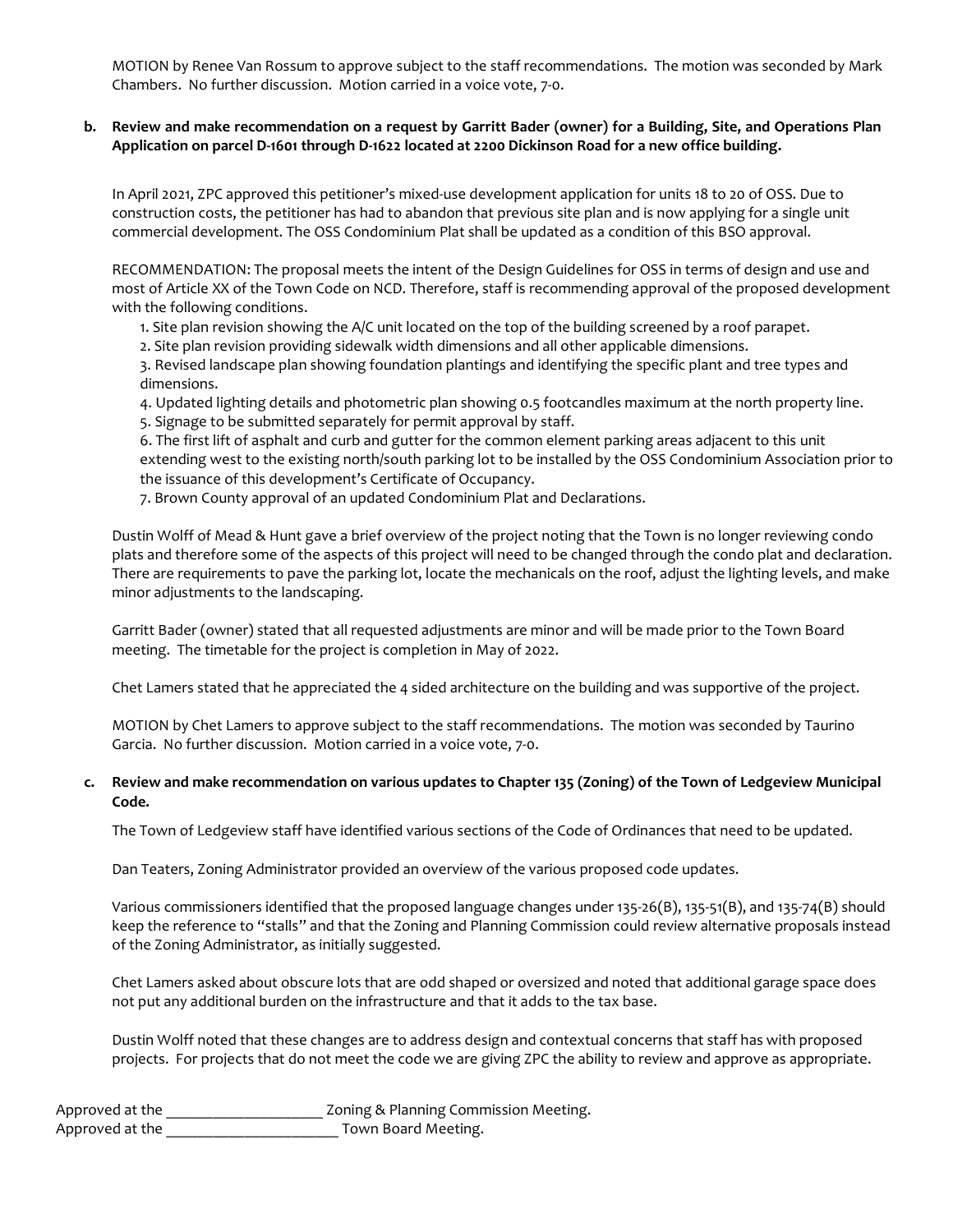Chet Lamers asked if restricting the garage size as a percentage of the front façade would make more sense?

Dustin Wolff stated that staff does not want to do a full architectural review of each new single-family home. That is the direction that this would be going in.

Chet Lamers asked what was worse, allowing more garage or leaving stuff outside of the garage?

MOTION by Chet Lamers to approve the code language with the change to add "garage stalls" and allow the ZPC to review proposals that exceed the number of allowed garage doors. The motion was seconded by Kris Baron. No further discussion. Motion carried in a voice vote, 7-0.

#### 6. Old Business: None.

#### 7. Staff Report

a. Discuss two-family developments and the architectural product that is being constructed.

Dustin provided an overview of the issues that staff is seeing. The main issues are the prominent garages facing the street and the width of the driveway. The lack of a front façade for each dwelling unit is a concern.

Jane Tenor asked what the difference between the old builds vs. the newer builds?

Dustin Wolff asked if staff should bring two-family developments to the ZPC for approval?

Chet Lamers stated that the main reason the Town is getting the product that was shown in the images provided by staff is because that's what the code allows. Chet noted various reasons why the code may be restricting design or enabling this type of product.

Dustin Wolff noted that the current code doesn't prohibit bad design.

Mark Chambers noted that residents worry about these types of developments. Bad design is seen as a detractor from neighboring property values and that's why people get concerned with this type of development.

Dustin Wolff refered to the images again and stated that this is not a desirable product. Are we as a Town happy with this?

Jane Tenor stated that the Town should consider developing guidelines similar to the guidelines for multi-family developments. This is a way to tell the developer what the Town wants.

Kris Baron thinks that the Town needs oversight but it can't make it feel like the Town doesn't want this type of development either.

Dustin Wolff noted that there seems to be enough concern to look into this further.

Chet Lamers would like staff to look at increasing the minimum lot sizes for two-family lots.

The ZPC does want staff to consider developing some guidelines for two-family developments.

## **b.** Update on future agenda items.

- i) Land Divisions
- ii) Rezones/CUP's
- iii) Others

## c. Review Town Board decisions.

- i) 9/7 TB Meeting
	- (1) Global Tank CUP
	- (2) Luedke ADP, CSM, Rezone

Approved at the \_\_\_\_\_\_\_\_\_\_\_\_\_\_\_\_\_\_\_\_\_\_\_\_ Zoning & Planning Commission Meeting.

Approved at the \_\_\_\_\_\_\_\_\_\_\_\_\_\_\_\_\_\_\_\_\_\_\_\_\_\_\_ Town Board Meeting.